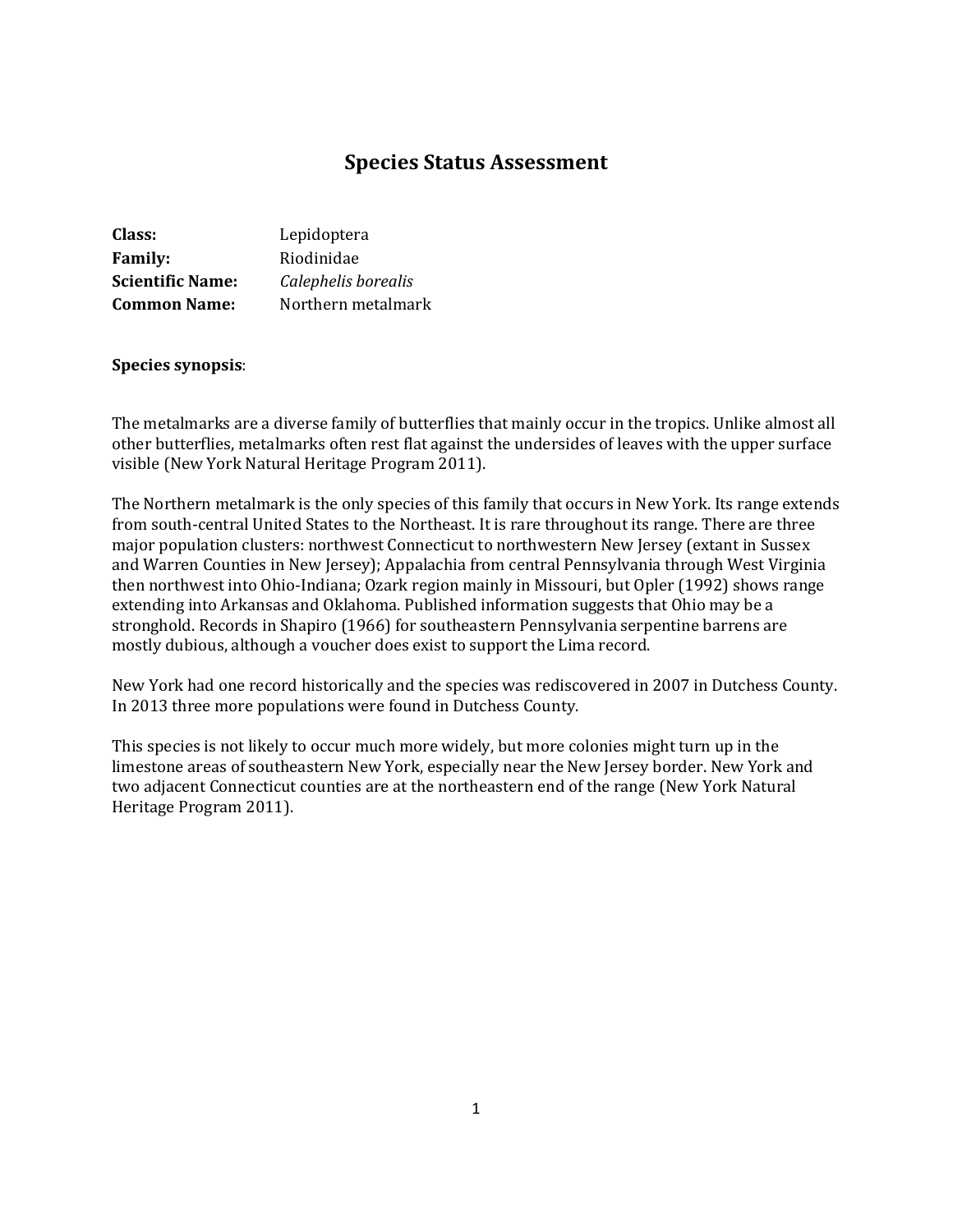#### **I. Status**

### **a. Current and Legal Protected Status**

| Federal | Not listed | Candidate? |  |
|---------|------------|------------|--|
|         |            |            |  |

**ii. New York Not listed; SGCN** 

#### **b. Natural Heritage Program Rank**

- **i. Global \_\_\_\_\_\_**G3G4\_\_\_\_\_\_\_\_\_\_\_\_\_\_\_\_\_\_\_\_\_\_\_\_\_\_\_\_\_\_\_\_\_\_\_\_\_\_\_\_\_\_\_\_\_\_\_\_\_\_\_\_\_
- **ii. New York \_\_\_\_\_**\_S1**\_\_\_\_\_\_\_\_\_\_\_\_\_\_ Tracked by NYNHP? \_\_**\_Yes**\_\_\_\_\_\_\_\_**

#### **Other Rank:**

None

#### **Status Discussion:**

Northern metalmark is rare throughout its range, with only New Jersey's population ranked as S3 and all others ranked S1 or S3. Short- and long-term trends in abundance and distribution are unknown. It is thought to have declined substantially in some parts of the range, such as eastern Pennsylvania (NatureServe 2012).

The species has been reported as extant at a single site in Dutchess County in 2007 and at three additional sites in that county in 2013, but has not been reported elsewhere in the state since the 1860s (New York Natural Heritage Program 2011).

### **II. Abundance and Distribution Trends**

- **a. North America**
	- **i. Abundance**

| declining         | increasing | stable | unknown_ |
|-------------------|------------|--------|----------|
| ii. Distribution: |            |        |          |
| declining         | increasing | stable | unknown  |

**Time frame considered: \_\_**50-90% decline in last 100 years; 0-30% since 2000**\_**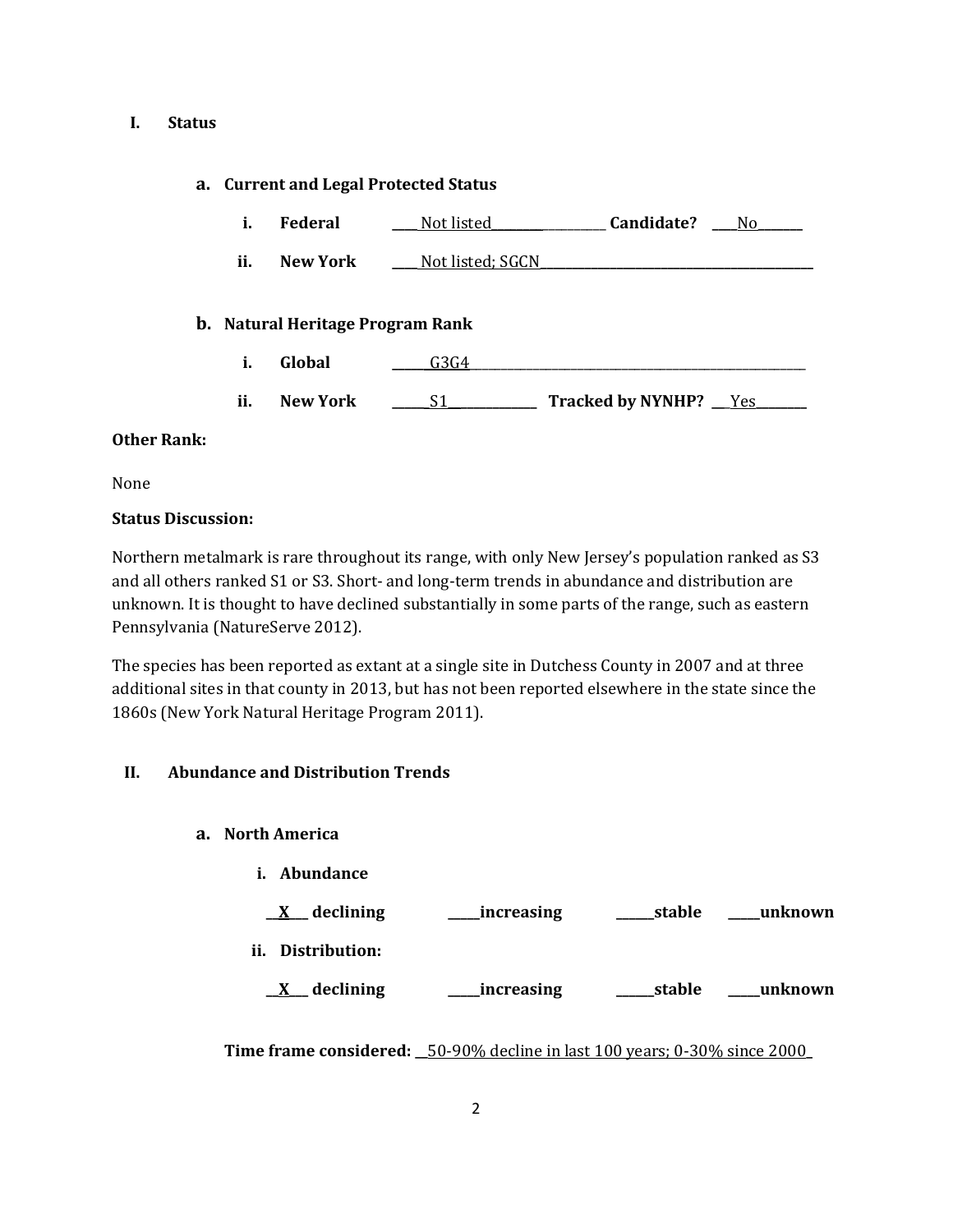### **Moderate decline**

- **b. Regional** 
	- **i. Abundance**
		- **\_\_X\_\_\_ declining \_\_\_\_\_increasing \_\_\_\_\_stable \_\_\_\_\_\_unknown**
	- **ii. Distribution:**

|  | declining ____increasing | _stable | unknown |
|--|--------------------------|---------|---------|
|  |                          |         |         |

**Regional Unit Considered: \_\_\_\_\_**Northeast**\_\_\_\_\_\_\_\_\_\_\_\_\_\_\_\_\_\_\_\_\_\_\_\_\_\_\_\_\_\_\_\_\_\_\_\_\_\_\_ Time Frame Considered: \_**50-90% decline in 100 years; 0-30% since 2000**\_\_**

**Moderate decline**

**c. Adjacent States and Provinces**

| CONNECTICUT                                                                                                            | Not Present ______                                                | No data ______ |
|------------------------------------------------------------------------------------------------------------------------|-------------------------------------------------------------------|----------------|
| <i>i.</i> Abundance                                                                                                    |                                                                   |                |
|                                                                                                                        | $\underline{X}$ declining ___ increasing ____ stable ____ unknown |                |
| ii. Distribution:                                                                                                      |                                                                   |                |
|                                                                                                                        | $\underline{X}$ declining ___ increasing ____ stable ___ unknown  |                |
|                                                                                                                        |                                                                   |                |
| Listing Status: <u>Chronical S1</u> Contract Contract Contract Contract Contract Contract Contract Contract Contract C |                                                                   | SGCN? Yes      |

Moderate decline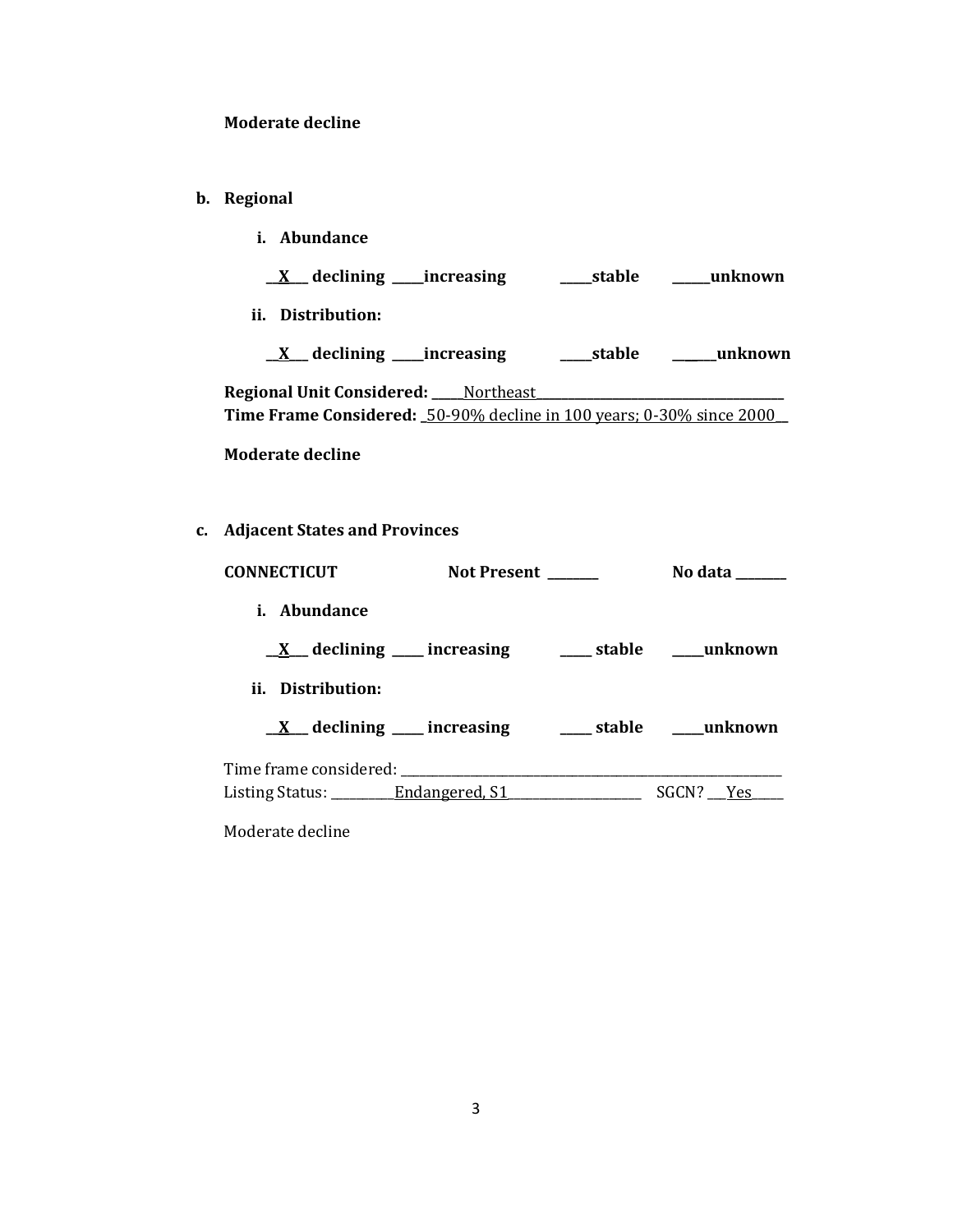| <b>NEW JERSEY</b> |                                                                                                      |  |
|-------------------|------------------------------------------------------------------------------------------------------|--|
| i. Abundance      |                                                                                                      |  |
|                   | $\underline{X}$ declining ___ increasing ____ stable ___ unknown                                     |  |
| ii. Distribution: |                                                                                                      |  |
|                   | $\underline{X}$ declining ___ increasing ___ stable ___ unknown                                      |  |
|                   | Time frame considered: <u>Severe decline in last 30 years</u>                                        |  |
|                   |                                                                                                      |  |
|                   | PENNSYLVANIA Not Present _______ No data __ X___                                                     |  |
| iii. Abundance    |                                                                                                      |  |
|                   | ___ declining ___ increasing ___ stable __ X__unknown                                                |  |
| iv. Distribution: |                                                                                                      |  |
|                   | ___ declining ___ increasing ___ stable __ X_unknown                                                 |  |
|                   |                                                                                                      |  |
|                   | Listing Status: __________ Special Concern, S2S3_________________________________ SGCN? ____Yes_____ |  |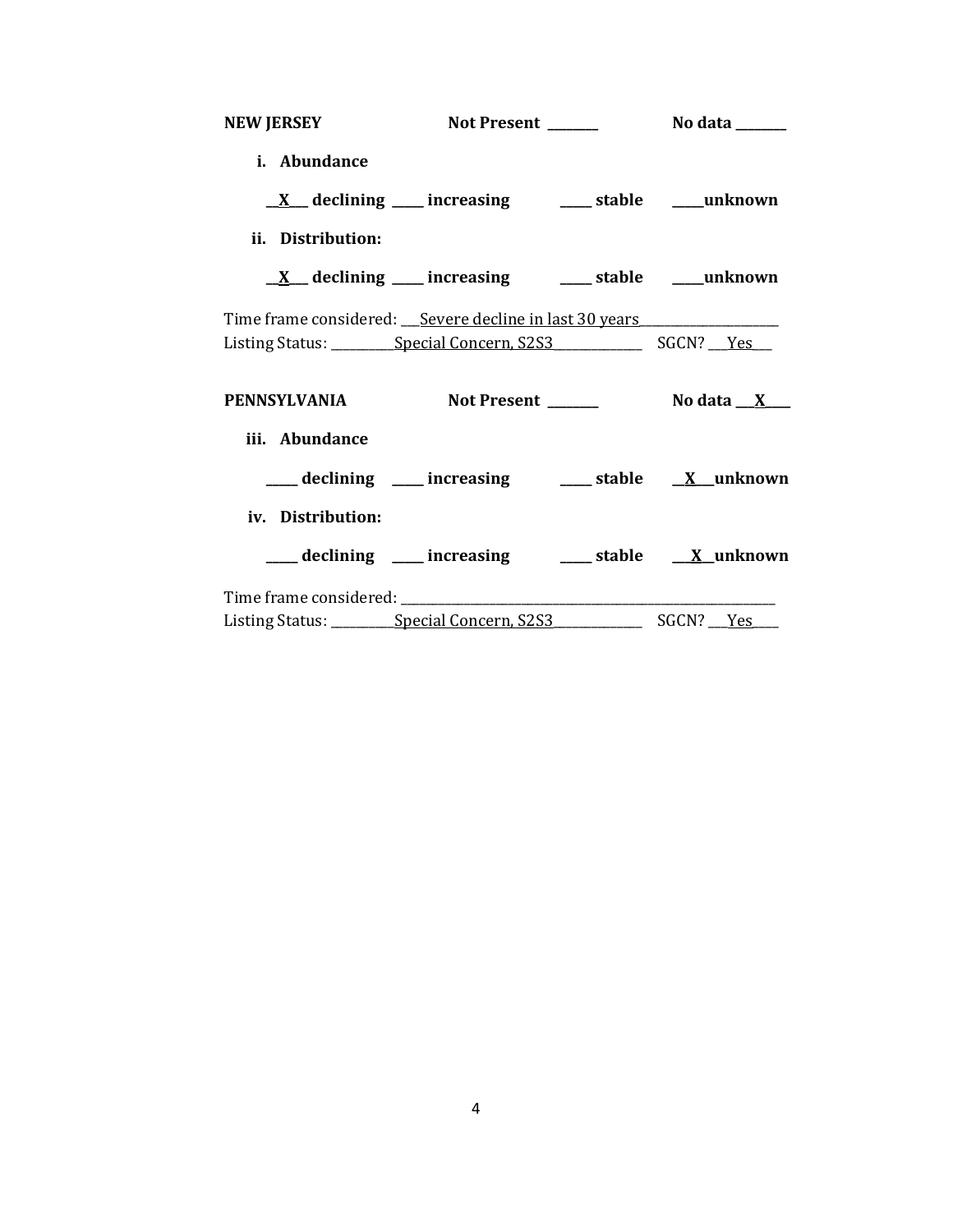| <b>ONTARIO</b>                                                                                                                          | Not Present $X_{-}$ | No data $\_\_\_\_\_\_\_\_\_\_\_\$                                           |
|-----------------------------------------------------------------------------------------------------------------------------------------|---------------------|-----------------------------------------------------------------------------|
| <b>QUEBEC</b>                                                                                                                           | Not Present $X$     | No data $\_\_\_\_\_\_\_\_\_\_\_\_\$                                         |
| <b>VERMONT</b>                                                                                                                          | Not Present $X$     | No data $\_\_\_\_\_\_\_\_\_\_\_\_\_\_\_\_\_\_\_\_\_\_\_\_\_\_\_\_\_\_\_\_$  |
| <b>MASSACHUSETTS</b>                                                                                                                    | Not Present $X$     | No data $\_\_\_\_\_\_\_\_\_\_\_\_\_\_\_\_\_\_\_\_\_\_\_\_\_\_\_\_\_\_\_\_$  |
| d. NEW YORK<br><i>i.</i> Abundance                                                                                                      |                     | No data $\frac{1}{\sqrt{1-\frac{1}{2}}\cdot\frac{1}{\sqrt{1-\frac{1}{2}}}}$ |
| $\frac{1}{\sqrt{1-x^2}}$ declining $\frac{1}{\sqrt{1-x^2}}$ increasing $\frac{1}{\sqrt{1-x^2}}$ stable $\frac{1}{\sqrt{1-x^2}}$ unknown |                     |                                                                             |
| ii. Distribution:                                                                                                                       |                     |                                                                             |
| declining ____ increasing _____ stable ___ X ___ unknown                                                                                |                     |                                                                             |
|                                                                                                                                         |                     |                                                                             |

# **Monitoring in New York.**

None

# **Trends Discussion:**

Trends in distribution and abundance are mostly unknown, although some parts of the range appear to have experienced declines.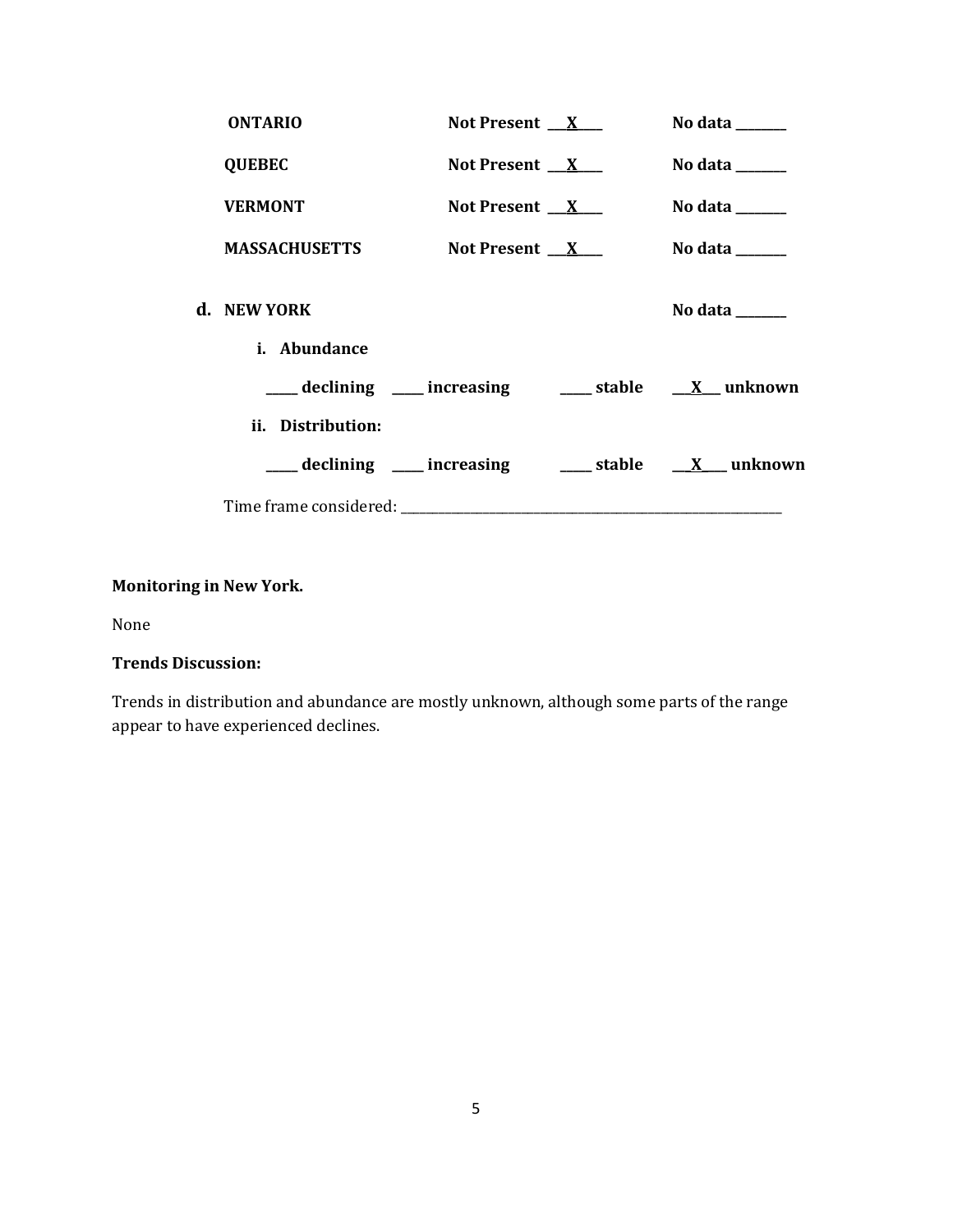

**Figure 1**. Conservation status of northern metalmark in North America (NatureServe 2012).



**Figure 2**: Approximate locations of three known sites in Dutchess County, discovered in 2007 and 2013 (NY Natural Heritage Program).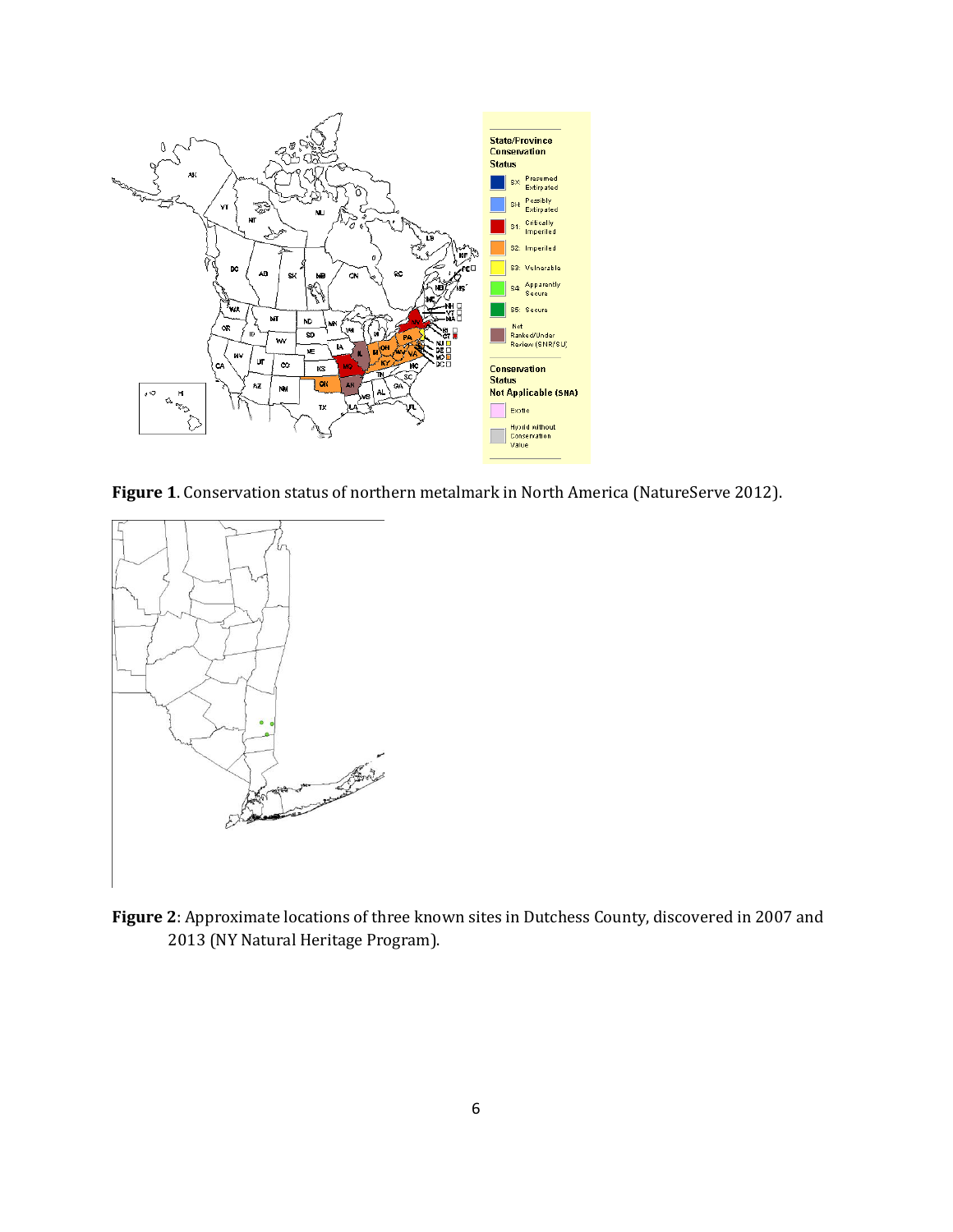#### **III. New York Rarity, if known:**

| <b>Historic</b> | # of Animals | # of Locations | % of State |
|-----------------|--------------|----------------|------------|
| prior to 1970   |              |                |            |
| prior to 1980   |              |                |            |
| prior to 1990   |              |                |            |

#### **Details of historic occurrence:**

The northern metalmark was first described during the 1860s from a collection near Upper Coldenham in Orange County. Another record from calcareous ledges along the Delaware River (Forbes 1960) may refer to the Upper Coldenham site or possibly south of New York.

| Current | # of Animals | <u># of Locations</u> | % of State |
|---------|--------------|-----------------------|------------|
|         |              | <u>1 county</u>       |            |

### **Details of current occurrence:**

Northern metalmark was re-discovered in Dutchess County in 2007. Three more populations were found in Dutchess County in 2013.

#### **New York's Contribution to Species North American Range:**

| <b>Distribution</b> (percent of NY where species occurs) |           | <b>Abundance</b> (within NY distribution) |
|----------------------------------------------------------|-----------|-------------------------------------------|
| $X_{-}$                                                  | $0 - 5%$  | abundant                                  |
|                                                          | $6 - 10%$ | common                                    |
|                                                          | 11-25%    | fairly common                             |
|                                                          | 26-50%    | X uncommon                                |
|                                                          | >50%      | rare                                      |

**NY's Contribution to North American range**

 $X$  0-5%  $-$  6-10%  $\frac{11-25\%}{2}$  $\frac{26-50\%}{26}$ 

 $\frac{\ }{\ }$  >50%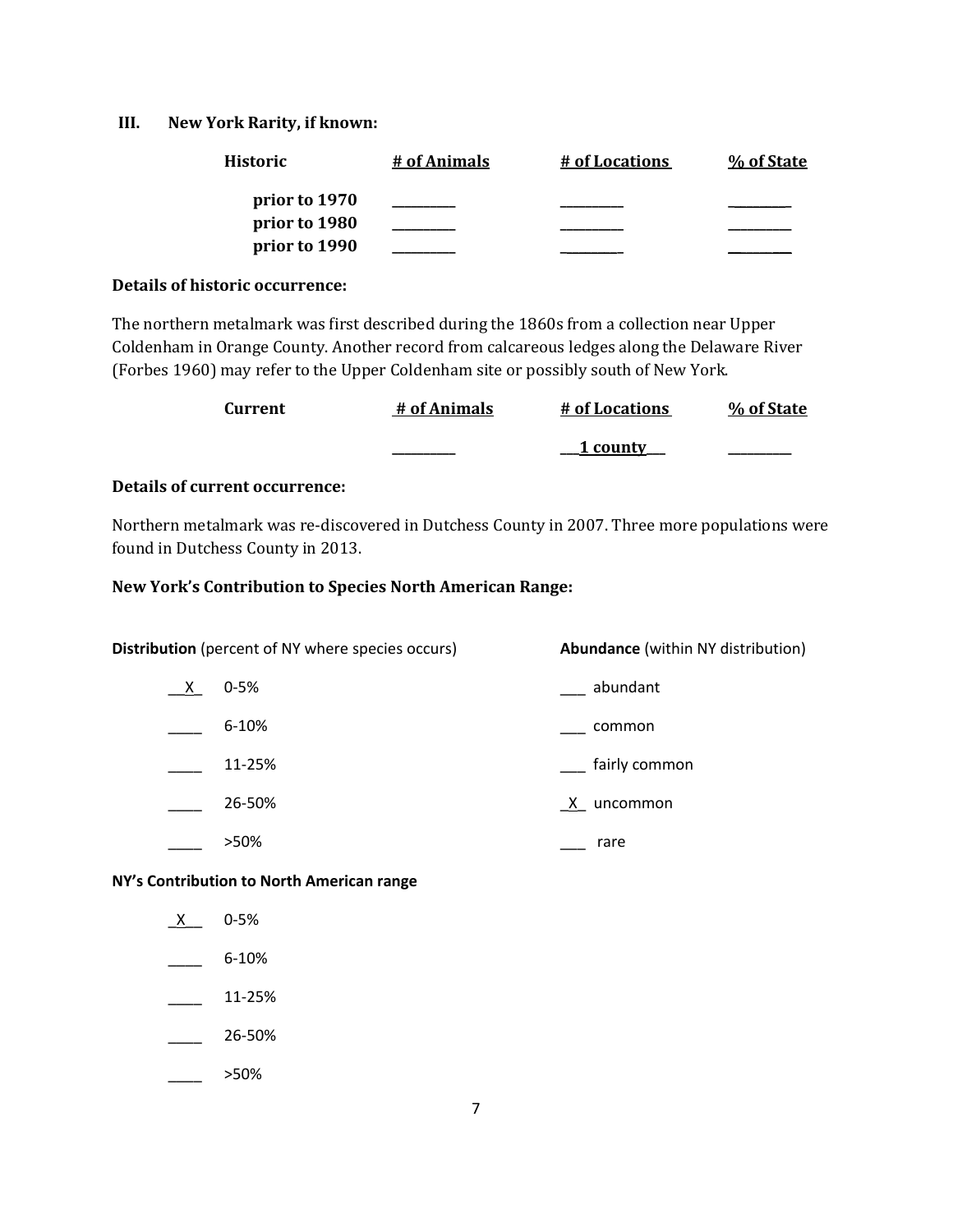**Classification of New York Range**

**\_\_\_\_\_ Core**

**\_\_X\_\_\_ Peripheral**

**\_\_\_\_\_ Disjunct**

**Distance to core population:**

**\_\_~500 miles\_\_\_\_**

# **IV. Primary Habitat or Community Type:**

- **1.** Open acidic peatlands
- **2.** Rocky outcrop

#### **Habitat or Community Type Trend in New York:**

| $X$ Declining (fens) $X$ Stable (rocky outcrops) ___ Increasing X Unknown |                     |                     |  |
|---------------------------------------------------------------------------|---------------------|---------------------|--|
| Time frame of decline/increase:                                           |                     |                     |  |
| <b>Habitat Specialist?</b>                                                | $X$ Yes             | $\mathbf{N}$        |  |
| <b>Indicator Species?</b>                                                 | <b>Paragona</b> Yes | No.<br>$\mathbf{X}$ |  |

#### **Habitat Discussion:**

The habitat in New York appears to be openings in wooded limestone ridges, but the details are limited. The adults are said to also occur in nearby wetlands as they do in New Jersey. The typical habitats in states adjacent to New York include both natural openings on cliffs, ledges, or very rocky soil and also powerlines. The presence of nectar flowers in July is likely to be crucial and adults that are seen in wetlands may be there in search of nectar (New York Natural Heritage Program 2011).

Habitats are openings within forested or wooded areas. Such openings may be natural outcrops, shale or limestone barrens, glades or powerline rights-of-way. It is suspected but not known that females also move through the forest. Critical factors are lots of the larval foodplant (roundleaf ragwort, *Senecio obovatus*, only so far as known) and nectar (from flowers such as orange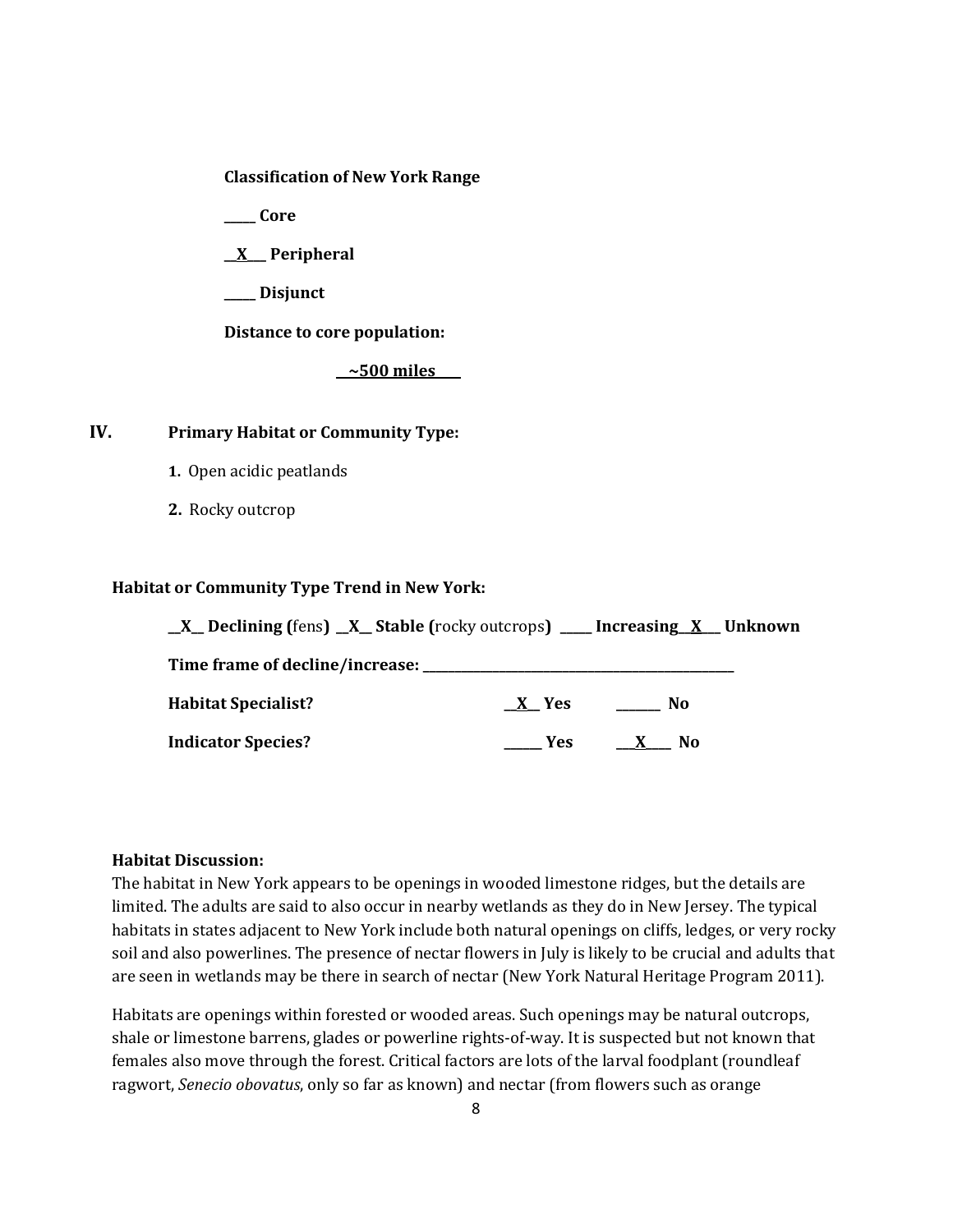milkweed, black-eyed susan, daisy or fleabane). Habitats are often (in New Jersey at least) just above a wetland (often a fen) into which the butterflies may wander a short distance. Edaphic setting is important to the foodplant and limestone and shale ridges seem to be most typical habitats. Reports of serpentine barrens in Pennsylvania (Shapiro, 1966) appear to be false and would imply another foodplant (such as *Senecio smallii*) (from NatureServe Explorer).

### **V. New York Species Demographics and Life History**

- **\_\_X\_\_\_\_ Breeder in New York**
	- **\_\_X\_\_\_ Summer Resident**
	- **\_\_X\_\_\_ Winter Resident**
	- **\_\_\_\_\_ Anadromous**

**\_\_\_\_\_ Non-breeder in New York**

- **\_\_\_\_\_ Summer Resident**
- **\_\_\_\_\_ Winter Resident**
- **\_\_\_\_\_ Catadromous**
- **\_\_\_\_\_ Migratory only**
- **\_\_\_\_\_Unknown**

### **Species Demographics and Life History Discussion:**

Northern metalmarks are generally very sedentary but do occasionally move between habitat patches. Adults perch on underside of leaves of shrubs or small trees. They are most often seen perched in sunny spots or on flowers (New York Natural Heritage Program 2011).

Eggs are laid on the underside of host plant leaves, which the caterpillars eat. This host is most often roundleaf ragwort (*Senecio obovatus*). Other possible hosts are golden ragwort (*Senecio aureus*) and common fleabane (*Erigeron philadelphicus*). Half-grown caterpillars hibernate in leaf litter. Adults nectar from flowers including butterflyweed, white sweet clover, goldenrod, ox-eye daisy, sneezeweed, and yarrow (Butterflies and Moths of North America 2012). In New York, this species has a flight period of about three weeks beginning in late June or July (New York Natural Heritage Program 2011).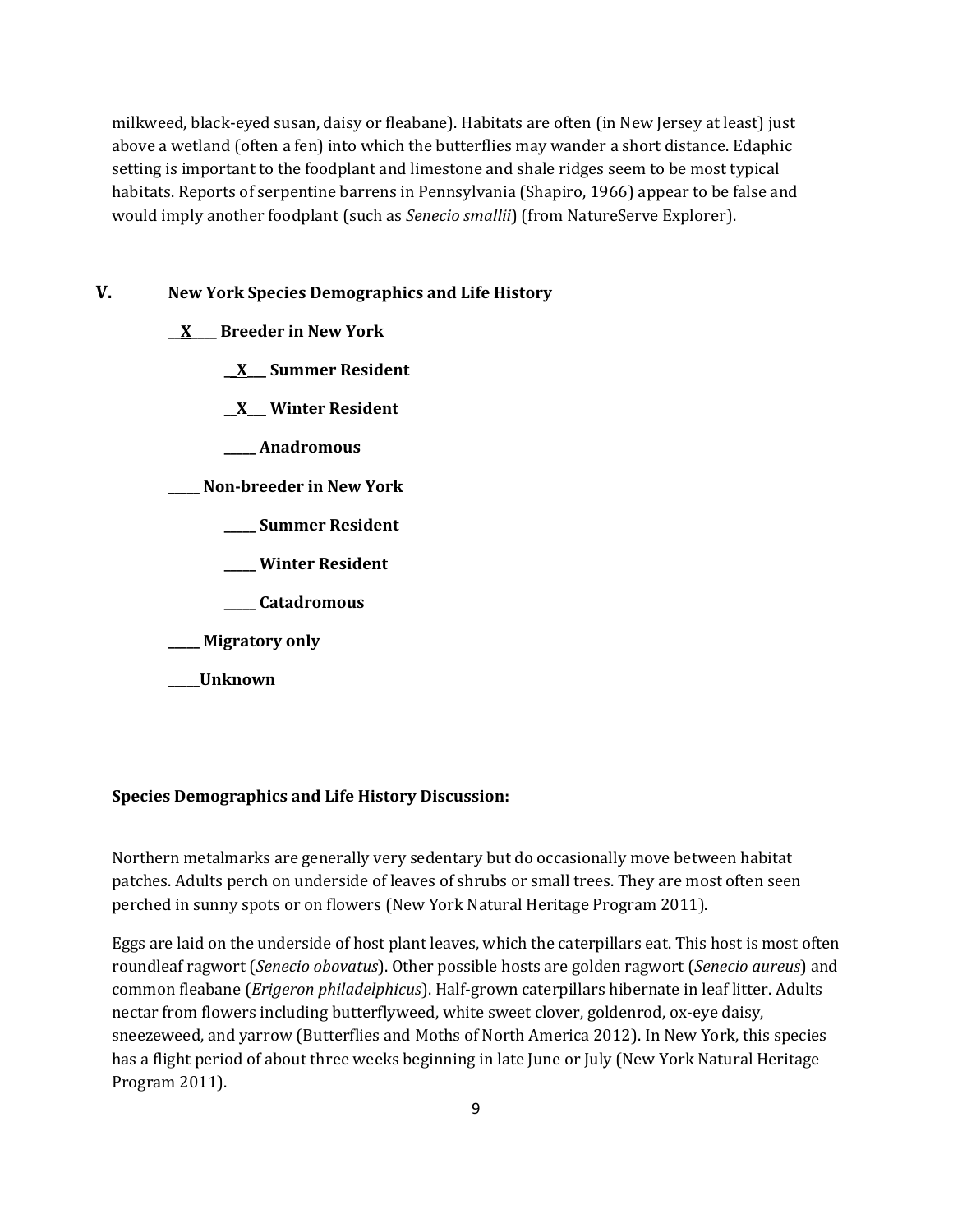In most places, one brood is produced, but there are two in late May-June and mid August in southwestern Missouri (Scott 1986). Adults appear in late June to mid July and are finished by the end of July in the rest of range. The range of 13 June to 31 July in Ohio may include both the earliest and latest known dates for single brooded populations. The corresponding larval stage would be about late July to early June. Hibernation is probably under the basal rosettes of the foodplant, perhaps a bit into the soil and occurs in the fifth or sixth instar (out of 8 or 9) according to Scott (1986) (NatureServe Explorer).

# **VI. Threats:**

The main threats are habitat loss to development, invasive plants, succession, and the isolation of the remaining colony (or colonies). It is not known whether the remaining population is large enough to persist. Of most immediate concern though, is the elimination of nectar sources by deer. While they do not severely graze the foliage of the foodplant, roundleaf ragwort (*Senecio obovata*), they do eat the flowers which could reduce the foodplant in the long term. This has been observed several times in potential, but unoccupied, habitats in New Jersey (NY Natural Heritage Program).

Gypsy moth spraying could also be a threat, but the potential sensitivity of larvae to Btk (*Bacillus thuringiensis* variety *kurstaki* - a bacterial biological control used on gypsy moth caterpillars) is not known. This species proved to be remarkably unaffected by repeated collecting over most of the 20th century at the classic Springdale, New Jersey site, which suggests a larger population than was apparent (New York Natural Heritage Program 2011).

# **Are there regulatory mechanisms that protect the species or its habitat in New York?**

**\_\_X\_\_\_ No \_\_\_\_\_ Unknown \_\_\_\_\_\_ Yes** 

# **Describe knowledge of management/conservation actions that are needed for recovery/conservation, or to eliminate, minimize, or compensate for the identified threats:**

Although unknown at this time, the potential needs include deer management and control of invasive plants. If no other colonies still exist in the state, serious consideration should be given to establishing a few additional colonies on secure sites near the current one (New York Natural Heritage Program 2011).

Conservation actions following IUCN taxonomy are categorized in the table.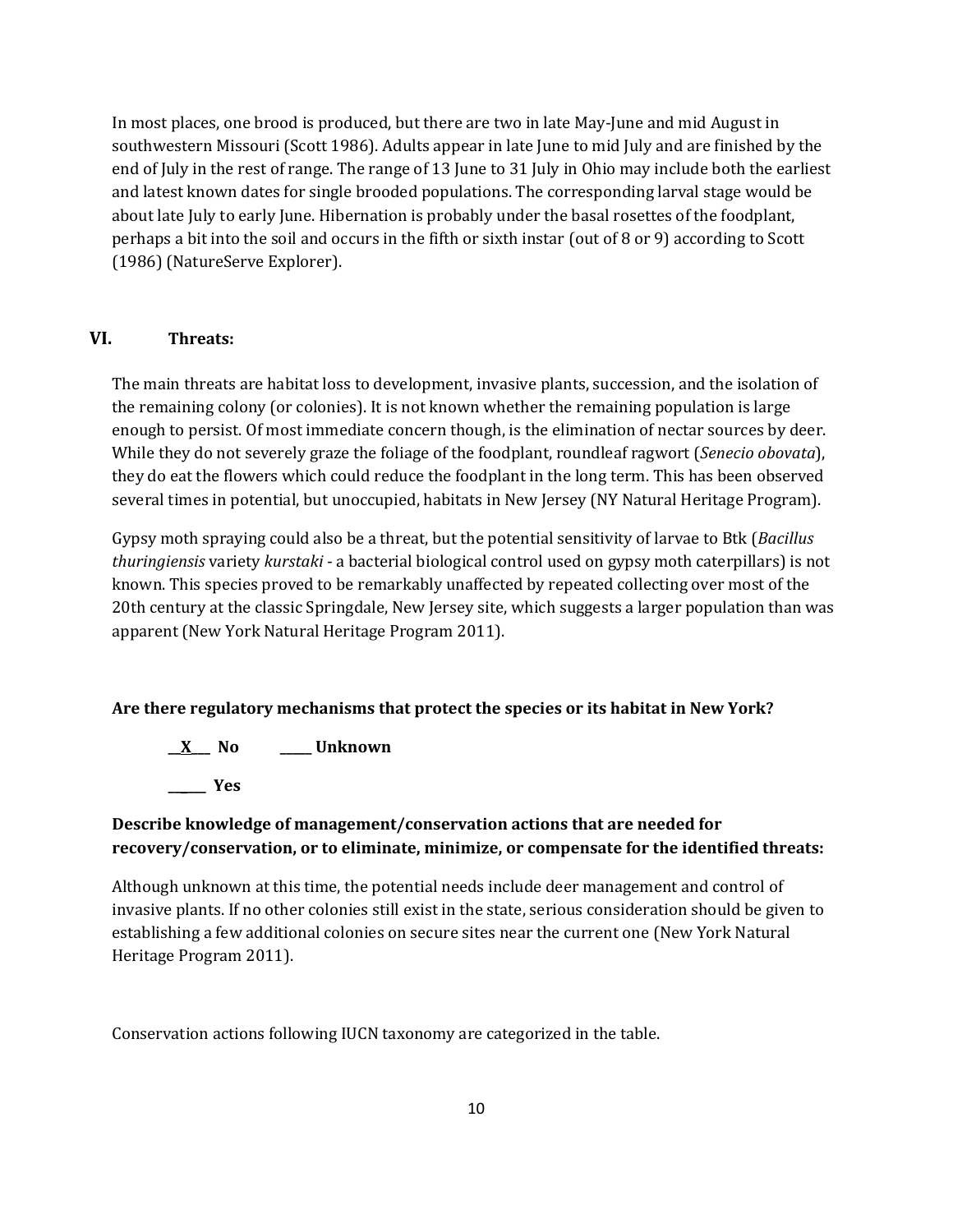| <b>Conservation Actions</b>    |                                       |  |
|--------------------------------|---------------------------------------|--|
| <b>Action Category</b>         | <b>Action</b>                         |  |
| Law and Policy                 | Policies and Regulations              |  |
| <b>Education and Awareness</b> | Training                              |  |
| <b>Education and Awareness</b> | <b>Awareness &amp; Communications</b> |  |
| Land/Water Protection          | Site/Area Protection                  |  |
| Land/Water Protection          | Resource/Habitat Protection           |  |
| Land/Water Management          | Site/Area Management                  |  |
| Land/Water Management          | Invasive/Problematic Species Control  |  |
| Land/Water Protection          | Site/Area Protection                  |  |

The Comprehensive Wildlife Conservation Strategy (NYSDEC 2005) includes recommendations for the following actions for other butterflies, and for the northern metalmark in particular.

# **Fact sheet:**

Develop fact sheets and other outreach material to educate the public about species at risk Lepidoptera.

# **Habitat management:**

Determine best management regimes for species in each locality.

### **Habitat research:**

- **EXECUTE:** Determine precise habitat needs of all life stages.
- Ascertain food plants.
- Determine the relationship between food availability and species numbers.

### **Invasive species control:**

- Identify species which impact negatively on butterfly populations.
- Determine the best control method for those exotic species with minimal repercussions for
- butterfly populations.

# **Life history research:**

- \_\_\_\_ Investigate the metapopulation dynamics of those species which appear to have distinct populations.
- Establish the duration of all life stages.
- Taxonomic research for related species.

# **Other action:**

- Determine the actual sensitivity of species to chemical formulations, particularly diflubenzuron and other commonly used agricultural pesticides.
- Determine the effect of Bacillus thuringiensis kurstaki (BTK) used in Gypsy moth sprayings on various species.

# **Population monitoring:**

Inventory of species within historical range.